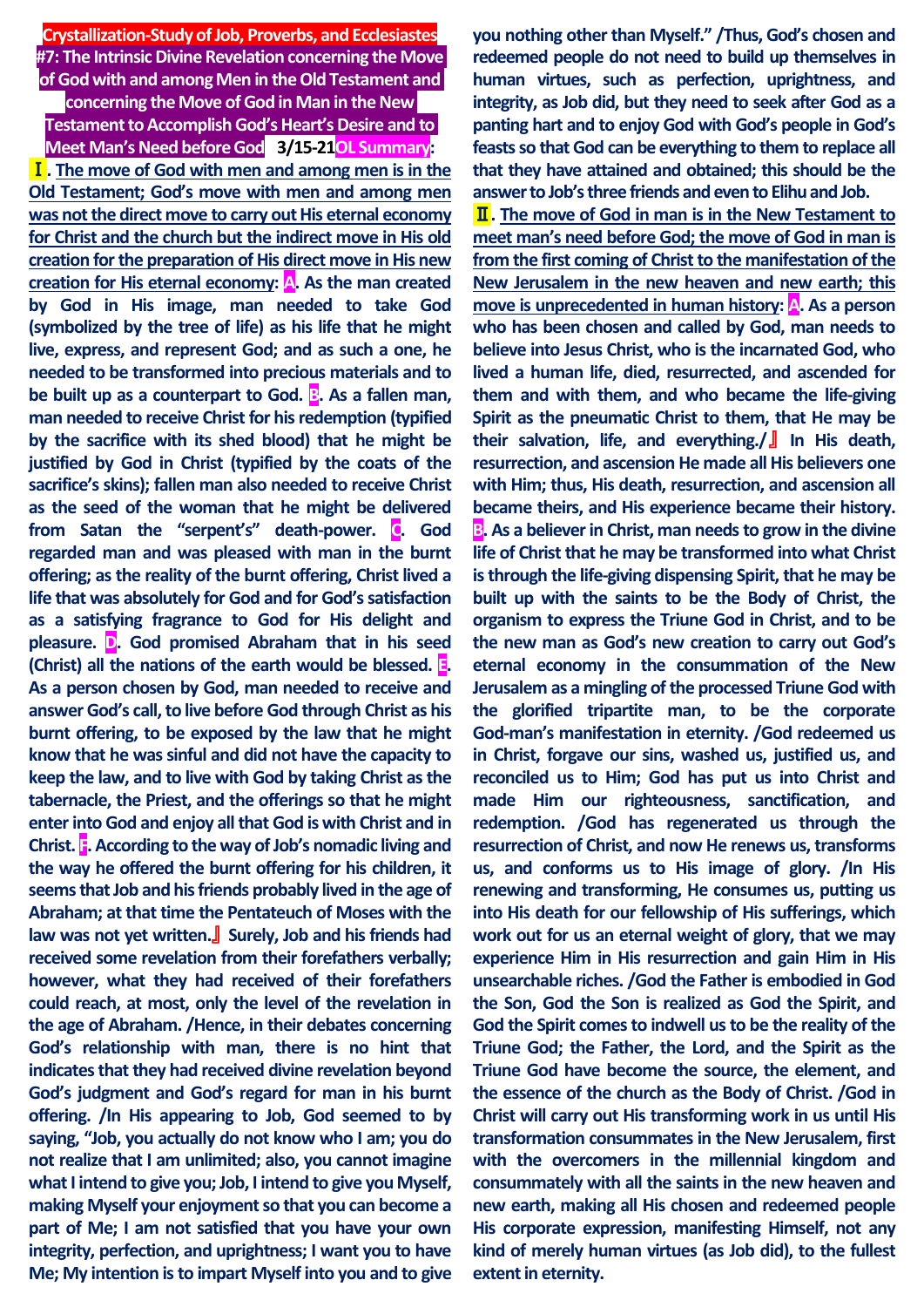### CP1:Exercise spirit and set your mind on the spirit to turn on the "In Christ" switch to receive the rich supply from Christ

OL1: The move of God with men and among men is in the Old Testament; God's move with men and among men was not the direct move to carry out His eternal economy for Christ and the church but the indirect move in His old creation for the preparation of His direct move in His new creation for His eternal economy. 2 Cor. 5:17 So then if anyone is in Christ, he is a new creation. The old things have passed away; behold, they have become new. Gal. 6:15 For neither is circumcision anything nor uncircumcision, but a new creation is what matters.

Beginning from His incarnation, God moved mainly in man. In the New Testament whatever God did was mainly in man. The small preposition in may be considered as the greatest word in the New Testament. If you take this preposition away, the New Testament becomes empty. This is like taking the switch away from an electrical appliance. Without the switch, it will not work, because the electricity cannot flow into it. The phrase in Christ is repeated frequently in the New Testament. If we were not in Christ and Christ were not in us, there would be no Christian life or church life.

OL2: As a fallen man, man needed to receive Christ for his redemption (typified by the sacrifice with its shed blood) that he might be justified by God in Christ (typified by the coats of the sacrifice's skins); fallen man also needed to receive Christ as the seed of the woman that he might be delivered from Satan the "serpent's" death-power. **OL3**: God regarded man and was pleased with man in the burnt offering; as the reality of the burnt offering, Christ lived a life that was absolutely for God and for God's satisfaction as a satisfying fragrance to God for His delight and pleasure. OL4: God promised Abraham that in his seed (Christ) all the nations of the earth would be blessed. **OL5**: As a person chosen by God, man needed to receive and answer God's call, to live before God through Christ as his burnt offering, to be exposed by the law that he might know that he was sinful and did not have the capacity to keep the law, and to live with God by taking Christ as the tabernacle, the Priest, and the offerings so that he might enter into God and enjoy all that God is with Christ and in Christ. Gen. 4:4 And Abel also brought an offering, from the firstlings of his flock, that is, from their fat portions. And Jehovah had regard for Abel and for his offering. 22:18 And in your seed all the nations of the earth shall be blessed, because you have obeyed My voice.

I would encourage you all, even the young ones, to learn these things and then try to present them to others. For example, a young person may visit a younger relative and speak about the need of fallen man to be justified by God in Christ or about the need for Christ as the seed of woman. First, we should digest all these truths ourselves, and then we should learn how to present them to others.

### Application to New ones, Youth and College Students

In the Old Testament, God was among God's elects, but in the New Testament, God is in the brothers and sisters, and they are also in God, God and man are mingling. The New Testament church is a new creation in God's economy.

The phrase "in Christ" appears many times in the New Testament. For example, John 15:5 I am the vine; you are the branches. He who abides in Me and I in him, he bears much fruit; for apart from Me you can do nothing.

You should always turn on the "in Christ" switch. It is like a branch cannot do anything apart from the vine, and if you don't turn on this switch, you cannot do anything. In order to dispense Christ to others at the time of the meeting, or at the time of the morning revival, exercise your spirit, release your spirit, set your mind on the spirit, turn on the "in Christ" switch, sing the hymns and speak the word of God strongly. Furthermore, in your daily life, studies, work, part-time job, and your relationships with friends, teachers and superiors, exercise your spirit, set your mind on the spirit, and turn on the "in Christ" switch. Then you can do all things with abundant supply of water and nutrients from the vine.

When you wake up in the morning or face difficulties, do not say "Oh No!", but call out "Oh Lord!" When you wake up in the morning, you may think you haven't slept enough and want to say, "Oh No, it's already morning!" But stop and go back to your spirit, take a deep breath and say, "Oh Lord! Oh Lord! Oh Lord Jesus!" The same when you encounter difficulties. "Oh No!" is a spiritual switch off and "Oh Lord!" is a spiritual switch on. What you have to learn is to be switched on always, to stay in the flow of the divine flow, and do all things. Starting the day with "Oh Lord!" rather than starting the day with "Oh No! It's already morning." makes a big difference. Rom. 10:12 …for the same Lord is Lord of all and rich to all who call upon Him.

An elementary student brother's testimony: After I was baptized in the fifth grade and joined the youth group, I began to call on the Lord's name and pray-read His word with the brothers every morning. I also continue to read the Bible every night. Since I started doing the morning revival, my school life has become more enjoyable. Also, as a 6th grader, math became more difficult, and I couldn't understand them right away even when my friends taught me, but now it takes less time to understand them. I feel that my mind has been refreshed and transformed with the morning revival.

Prayer: O Lord Jesus, now in the New Testament, the Lord is in me, and I can be in the Lord by turning on the "In Christ" switch. I shall train to exercise my spirit in the meeting, release my spirit, set my mind on the spirit, sing hymns and speak the word of God strongly by turning the "in Christ" switch on. When I study or work daily, or when I am troubled by the relationships with others, I shall call on the Lord's name and turn the switch on. Every morning I shall start my day by calling on the Lord's name,"Oh Lord"!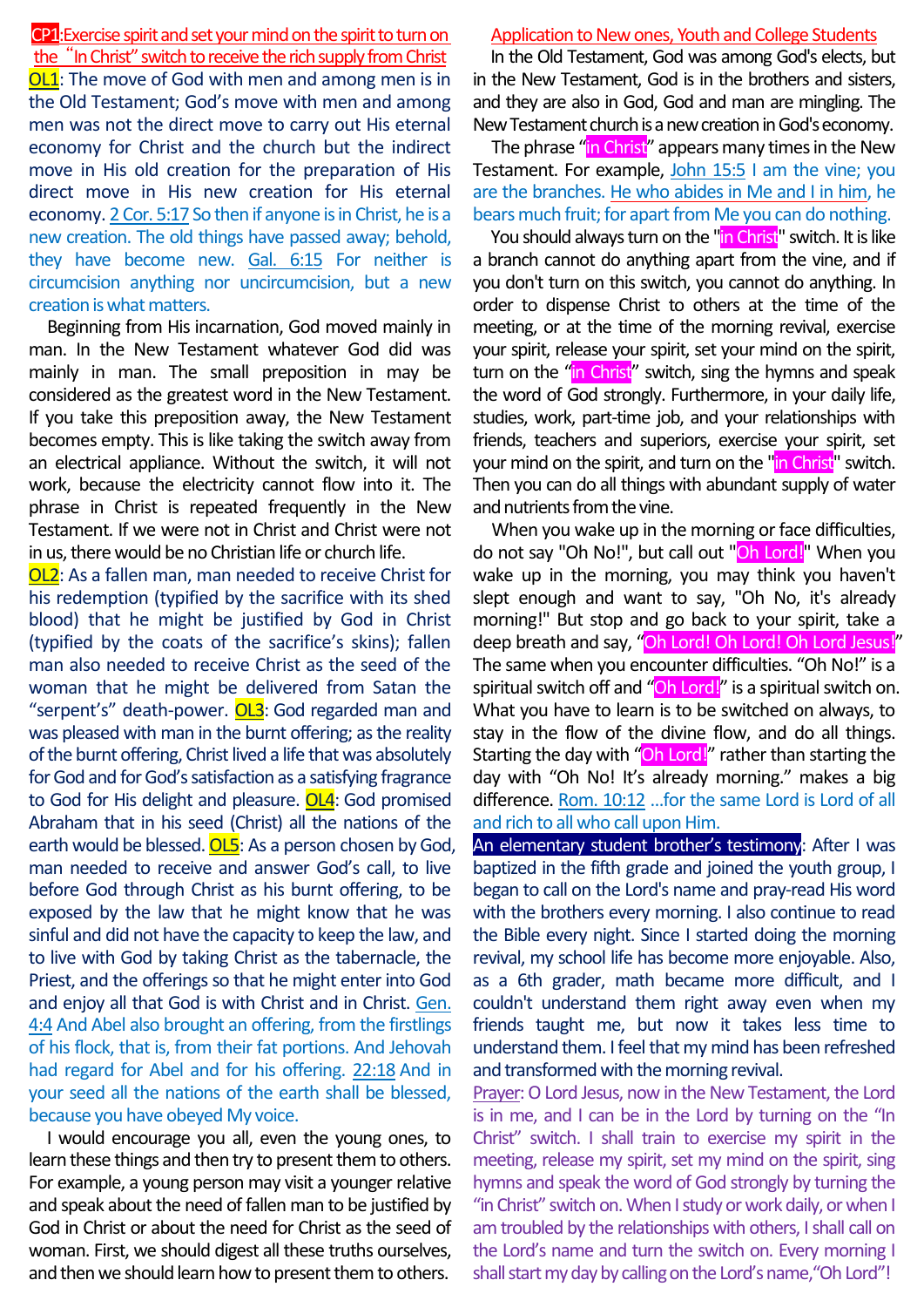## CP2:When the love as a human virtue is filled with the love as God's attribute, it can function properly and express God

OL1: Surely, Job and his friends had received some revelation from their forefathers verbally; however, what they had received of their forefathers could reach, at most, only the level of the revelation in the age of Abraham. Hence, in their debates concerning God's relationship with man, there is no hint that indicates that they had received divine revelation beyond God's judgment and God's regard for man in his burnt offering. OL2: In His appearing to Job, God seemed to be saying, "Job, you actually do not know who I am; you do not realize that I am unlimited; also, you cannot imagine what I intend to give you; Job, I intend to give you Myself, making Myself your enjoyment so that you can become a part of Me; I am not satisfied that you have your own integrity, perfection, and uprightness; I want you to have Me; My intention is to impart Myself into you and to give you nothing other than Myself." They were in the primitive stage of the divine revelation. Job 1:5 And when the days of feasting ran their course, Job…would rise early in the morning and offer burnt offerings according to the number of them all; for Job said, Perhaps my children have sinned and have cursed God in their heart. Job did this continually. 10:13 But You have hidden these things in Your heart; I know that this is with You.

OL3: Thus, God's chosen and redeemed people do not need to build up themselves in human virtues, such as perfection, uprightness, and integrity, as Job did, but they need to seek after God as a panting hart and to enjoy God with God's people in God's feasts so that God can be everything to them to replace all that they have attained and obtained; this should be the answer to Job's three friends and even to Elihu and Job. Psa. 42:1-2 As the hart pants after the streams of water, so my soul pants for You, O God. My soul thirsts for God, for the living God. When will I come and appear before God?

### Application to business person/graduate students

At the beginning of your salvation, your relationship with God may have been that of a parent and a child. However, in God's economy, the relationship between God and the church, which is constituted of the believers, is the one of a husband and a wife. God in Christ is the husband, and the church which is constituted with the believers is the wife, the spouse. In order for the believers to be a spouse and to be a tach for Christ, they need to be transformed and conformed into the same image as the Lord. A good person cannot be a spouse that matches Christ. Rom. 8:29 Because those whom He foreknew, He also predestinated to be conformed to the image of His Son, that He might be the Firstborn among many brothers.

We need to love the Lord, seek Him like the hart that pants for the stream of water, and enjoy Him as the banquet of life. Then you need to exercise your spirit, open your heart to the Lord, set your mind to your spirit, and enjoy the divine dispensing.

As a businessperson or a researcher, in an environment of practical hardship, please say repeatedly "Lord Jesus, I love You. Lord Jesus, I love You". When you pray this way, you may be enlightened that you do not love the Lord very much. But when you continue and cry out "Lord Jesus, I love You", you will be touched by His love and will be able to love Him with the first love, the best love. Loving the Lord is not something you started, but He loved you first. 1 John 4:10 Herein is love, not that we have loved God but that He loved us and sent His Son as a propitiation for our sins.

Love, which is your virtue, was created in the form of love, which is the attribute of God. Your love cannot function properly unless it is filled with God's love. When you love the Lord in this way, you express God.

For example, you do not have enough budget or manpower to develop your business properly. You are at a loss as to how to promote your business under such restrictions. At this time you should cry out again and again, "Lord Jesus, I love You". Then you will receive God's dispensing. Then the eyes of your mind will gradually become pure, and you will be able to reject Satan's appeals such as "What if I fail? Then we can behold the glory of the Lord in a pure way with an unveiled face. Never think that you can't see the glory of God because it is your job. The ultimate essence is God, so those who can see God can also see the essence of all things. Hymn 208:

1. O Jesus, Jesus, dearest Lord! Forgive me if I say,

For very love, Thy sacred name A thousand times a day. O Jesus, Lord, with me abide; I rest in Thee, whate'er betide; Thy gracious smile is my reward; I love, I love Thee, Lord!

- 2. I love Thee so I know not how My transports to control; Thy love is like a burning fire Within my very soul.
- 3. For Thou to me art all in all; My honor and my wealth; My heart's desire, my body's strength, My soul's eternal health.
- 4. Burn, burn, O love, within my heart, Burn fiercely night and day, Till all the dross of earthly loves Is burned, and burned away.
- 5. O light in darkness, joy in grief, O heaven's life on earth; Jesus, my love, my treasure, whoCantell what Thou art worth?
- 6. What limit is there to this love? Thy flight, where wilt Thou stay? On, on! our Lord is sweeter far Today than yesterday.

Hymn: As the hart pants after the stream of water, As the sunflower pants for the sun, let me pant for you eternally.

My heart pants for Lord Jesus without ceasing

My love is deepening daily, I rest in Your breast. Prayer: Lord Jesus, God is dispensing Himself to me to prepare a bride for Christ and make me worthy of Himself. A "good man" cannot be a spouse that matches Christ because he does not have the life of God. The bride of Christ is the one who longs for the Lord and loves Him like a hart pants for the stream of water. I love You, Lord. Let me touch Your love. Rekindle the fire of love inside of me. Fill me with God's love, and I will love the Lord with the best love.